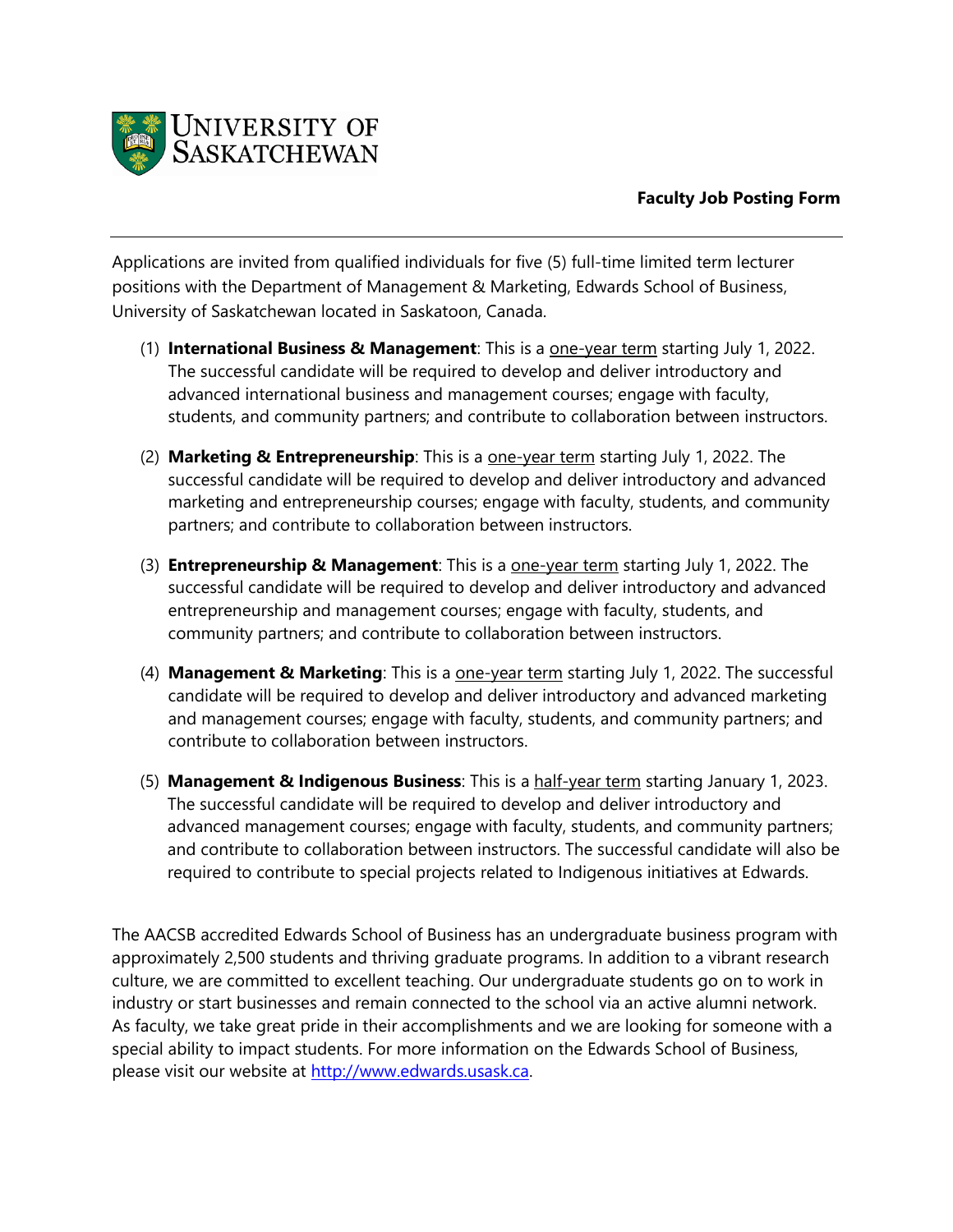The University of Saskatchewan's main campus is situated on Treaty 6 Territory and the Homeland of the Métis. The University of Saskatchewan is located in Saskatoon, Saskatchewan, a city with a diverse and thriving economic base, a vibrant arts community and a full range of leisure opportunities. The University has a reputation for excellence in teaching, research and scholarly activities and offers a full range of undergraduate, graduate, and professional programs to a student population of over 25,000.

A relevant graduate degree (e.g., MBA) is required. We are seeking candidates who have: teaching experience; demonstrated effective classroom teaching skills and mentorship; a minimum of two years of relevant professional work experience; and effective interpersonal and communication skills. Candidates will have the ability to teach nine classes per academic year as assigned by the Department Head.

Consistent with its goal of sustaining business school accreditation (AACSB), Edwards School of Business will recruit those individuals whose academic training and/or professional activities clearly align with our recruitment standards.

The salary band for this position for the 2022-23 academic year is as follows: Lecturer: \$83,150 to \$123,450.

This position includes a comprehensive benefits package which includes a dental, health and extended vision care plan; pension plan, life insurance (compulsory and voluntary), sick leave, travel insurance, death benefits, an employee assistance program, a professional expense allowance, and a flexible health and wellness spending program.

Interested candidates must submit, via email: (1) a cover letter (e.g., teaching and professional work experience); (2) a detailed and current curriculum vitae; (3) letters and contact information from three references who may be contacted by the selection committee; (4) evidence of teaching ability/effectiveness or a teaching dossier (e.g., sample course syllabi/outlines, feedback to teaching, statement of teaching philosophy/interests); and (5) any other supporting documents to:

Dr. Maureen Bourassa, Department Head Management & Marketing and Search Chair 25 Campus Drive University of Saskatchewan Saskatoon, SK S7N 5A7 Telephone: (306) 966-2119 Email: [mmdepartmenthead@edwards.usask.ca](mailto:mmdepartmenthead@edwards.usask.ca) (specify particular position in subject line)

Due to federal immigration requirements, we also ask candidates to indicate whether they are Canadian citizens, permanent residents, or are otherwise already authorized to work at this